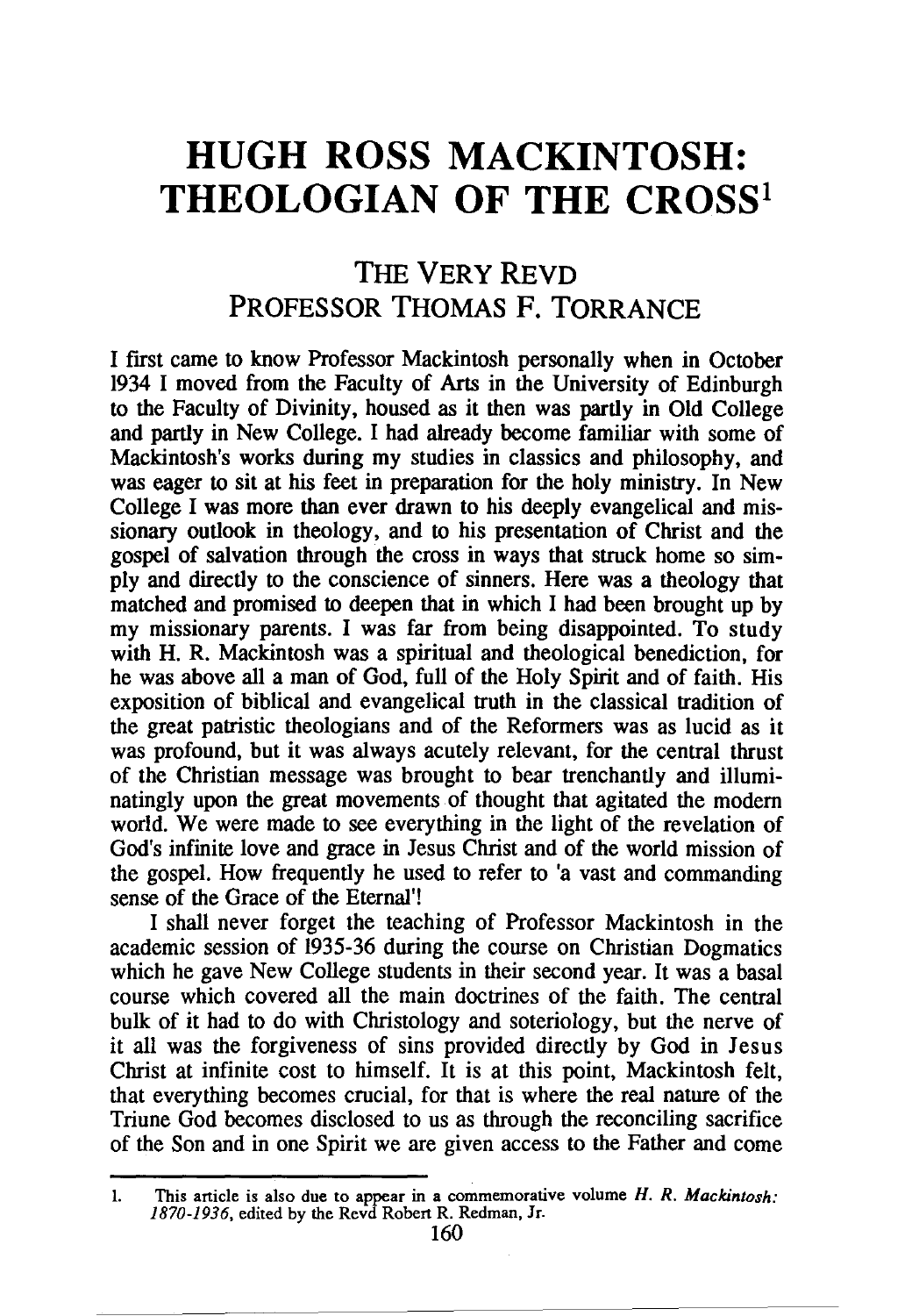to apprehend him in accordance with what he is in himself, even though what he is in his Triune Being infinitely transcends our comprehension.

During the previous academic session, 1934-35, Mackintosh's lectures had made an unusually disturbing and profound impact, and we became aware in the College that a theological revolution was in process, clearly evident in the excitement and transformation of our seniors. This must undoubtedly be linked with the impact upon New College of the first half-volume of Karl Barth's *Church Dogmatics, The Doctrine of the Word of God,* which had just been translated by G. T. Thomson and published in Edinburgh by T.  $\&$  T. Clark. This had the effect of reinforcing the strong biblical and incarnational emphasis of H. R. Mackintosh in which he had anticipated Barth's reaction to the liberal teaching of Ritschl and Schleiermacher. No one could accuse Mackintosh of not giving careful attention to Ritschl and Schleiermacher, for along with A. B. Macaulay and J. S. Stewart he had been responsible for making their greatest works available in English, so that the welcome he gave to Barth's *Dogmatics* was something that could not be ignored. It was he above all who encouraged us to study the theology of Barth, for criticise it as we might, it was nonetheless 'the Christian thinking of a great Christian mind . . . of incalculable import for the Church of our time'.

It soon became clear that through this alliance of the Christian dogmatics of H. R. Mackintosh with the Church dogmatics of Karl Barth something of great importance had begun to take place among us the essential status of evangelical dogmatics as the pure science of theology was being rehabilitated at a level that the Church in Scotland had not witnessed since the end of the First World War. As Mackintosh used to teach us, dogmatics is not the systematic study of the sanctioned dogmas of the Church, but the elucidation of the full content of revelation, of the Word of God as contained in Scripture, and as such is concerned with the intrinsic and permanent truth which Church doctrine in every age is meant to express. It is 'systematic' only in the sense that every part of Christian truth is vitally connected with every other part. No doctrine can be admitted which does not bring to expression some aspect of the redemption that is in Christ. Thus for Mackintosh as for Barth it is in Christ alone that the truth of dogmatics finds its organic unity. There is no knowledge of Christ apart from his truth and no knowledge of his truth apart from Christ, for he himself is the co-efficient of his doctrine. Thus seriously to study Christian dogmatics was from beginning to end an empirical encounter and a personal engagement with the tangible reality of Jesus Christ. Properly pursued in this way dogmatic theology becomes 'the conscience of the Church'.

It was Mackintosh's habit to give out to his students at the beginning of each class one or two sheets in which he presented in succinct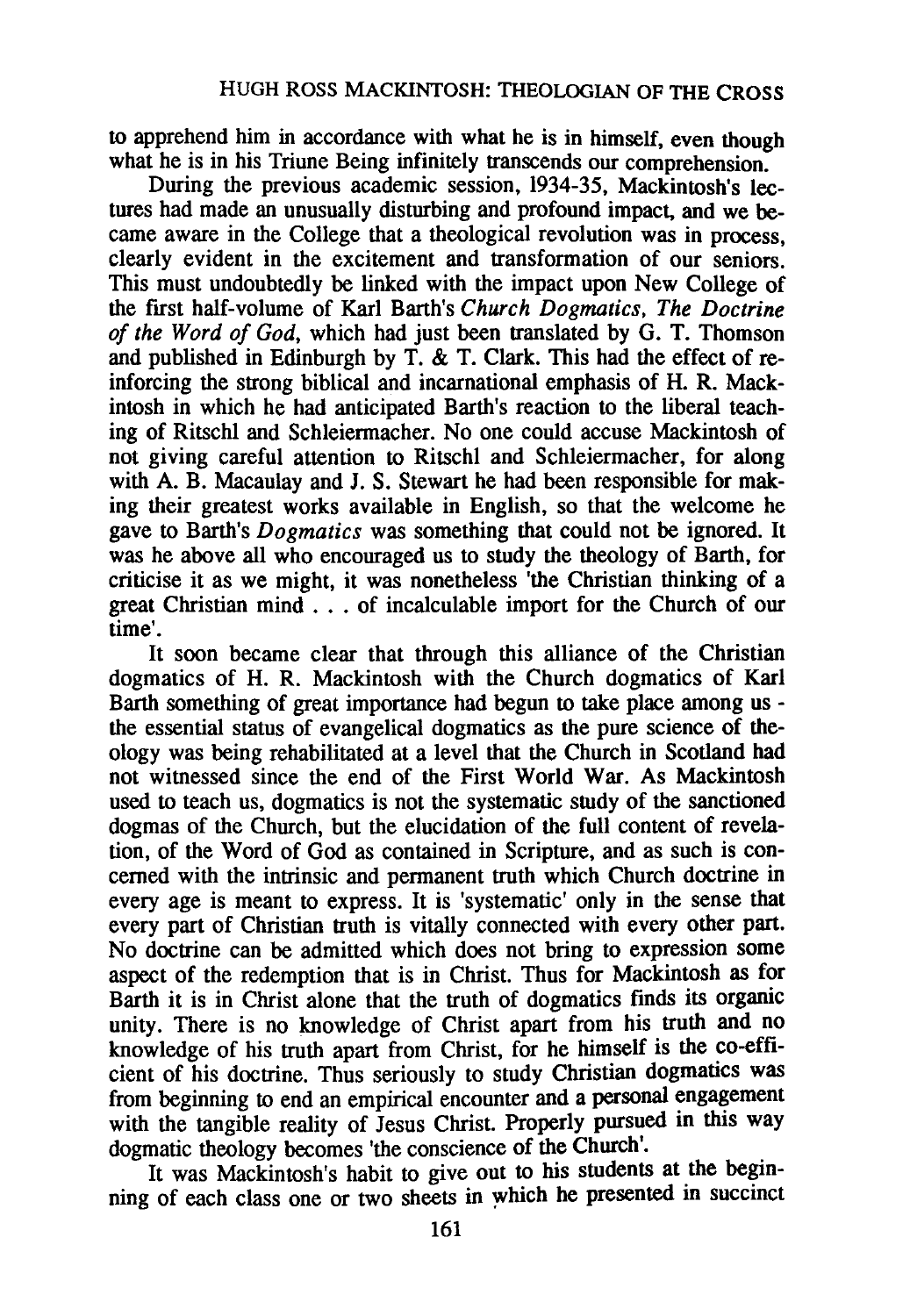paragraphs the contents of the lecture he was about to give. These were doubtless revised from time to time, but in the lectures of 1935-36 he was often very unhappy with what he gave us. He would ask us to strike out certain paragraphs and put a question mark to others - I think particularly here of his lectures on the nature, origin and diffusion of sin. Some days he would come into the lecture room clearly troubled as  $\cdot$ though still wrestling in his mind and soul with the truth which he sought to express, but on other days he would come mastered by profound serenity of spirit which was almost awesome as we were ushered through his teaching into the presence of God. The lectures he gave us were often a form of what St Paul called *logike latreia,* 'rational worship'. And they were always evangelical and redemptive in their import. Many a would-be theological student was converted in his classes, although some, as I well remember, used to get very angry for they found themselves questioned down to the bottom of their being. Mackintosh was immensely modest and never arrogant, but he left no room for compromise in the way his lectures drew us out under the searching light of the holy love of God incarnate in Christ. Mackintosh himself was so consumed with the moral passion of the Father revealed in the death of Jesus on the cross, that in his lecture-room we often felt we were in a sanctuary where the holiness and nearness of God were indistinguishable.

When Professor Mackintosh died in June that year (1936), I was devastated. I had been wandering about the Middle East so that news of his death took some time to reach me. He and his teaching meant so much to me that suddenly New College seemed quite empty. As I asked myself what I had learned from him my thoughts kept returning to the unconditional grace of God freely poured out upon us in Jesus Christ his incarnate Son, at infinite cost to himself. *The Doctrine of the Person of Jesus Christ* and *The Christian Experience of Forgiveness,* his two major works, undoubtedly enshrine the main substance of his incarnational theology which he consistently presented from a soteriological perspective. The primary emphasis was on the supreme truth that it is none other than God himself who has come among us in Jesus Christ, and who in the crucifixion of his incarnate Son has taken the whole burden of our sin and guilt directly upon himself - all in such a way that the passionate holy love of God the Father enacts both the judgement of sin and the forgiveness of the sinner.

As a young man Mackintosh had studied in Marburg where he became greatly indebted and attached to Wilhelm Herrmann, and where he laid the foundation for his unparalleled knowledge of German Lutheran and Reformed theology, not least of Ritschl and Schleiermacher and their illustrious disciples. He was drawn to the Christ-centred emphasis on experience which he found in Schleiermacher, for it rang bells in his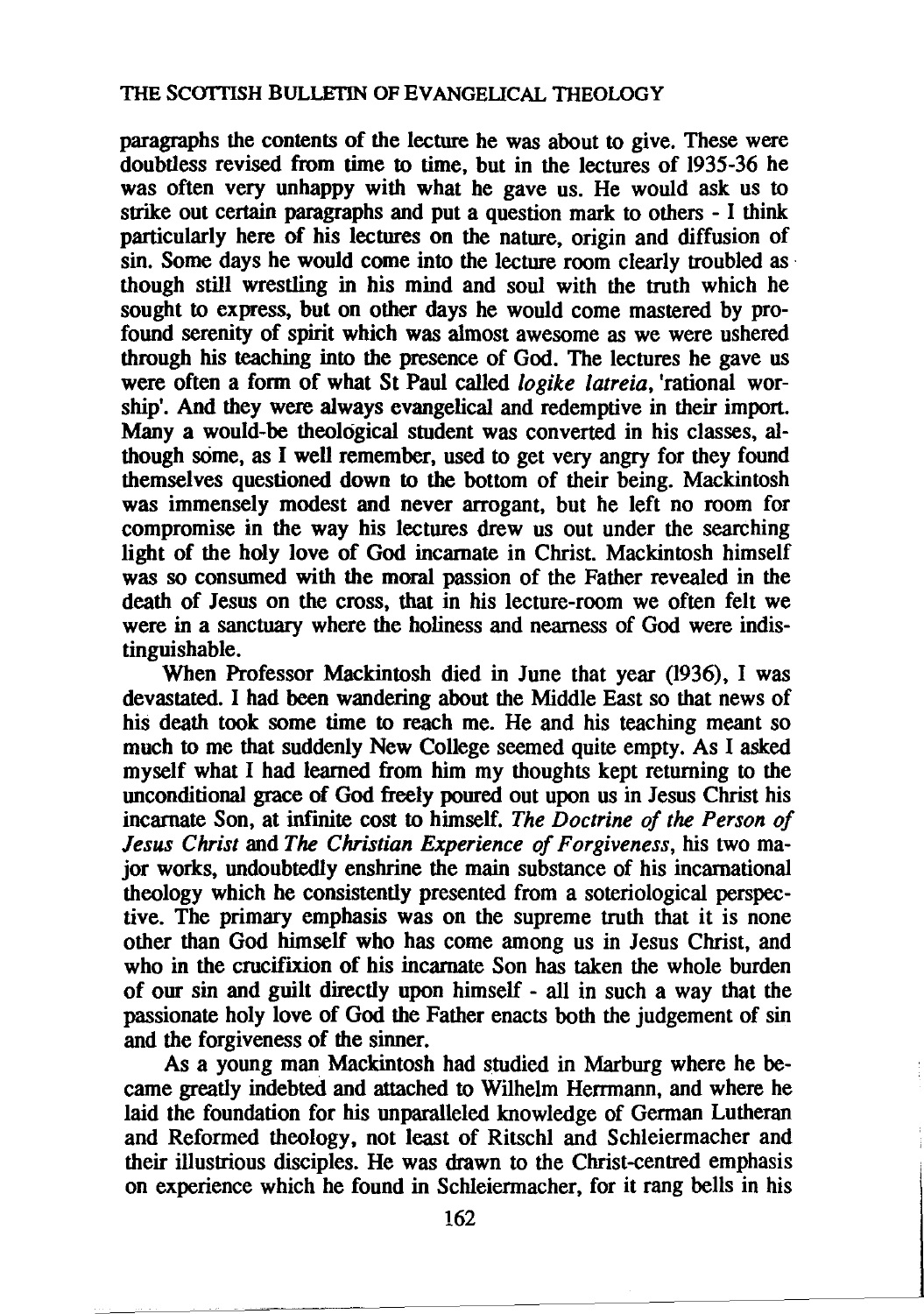own Highland evangelical religion; and he was drawn to the moral emphasis of Ritschl, for it rang bells in his own moral passion derived from his Scottish Calvinism. Right from the start, however, Mackintosh felt compelled to operate primarily with ontological, rather than with psychological or ethical categories, in his understanding of Jesus Christ, for the very essence of divine revelation and the very substance of the gospel of salvation were at stake. Thus we fmd his insisting again and again that if the revelation of God in the New Testament is true, Jesus Christ must be in himself what he reveals; and if the New Testament message of salvation is true, what Jesus Christ does for us must be what God himself does. Christians are bound to place Christ either within the sphere of the Divine or without. Either he is one with the Father or he somehow is different and unlike. Apart from a real identity or unity between the revealer and revealed, revelation suffers from a fatal discrepancy, and apart from a real incarnation Christianity suffers from a blank which nothing else can fill. Hence with reference to Matthew 11:27 or Luke 10:22 or John 5:27, like Athanasius and the Nicene theologians, Mackintosh laid constant emphasis upon the unique, incomparable and unshared connection in knowing and being and act between the Son and the Father. As he used to express it in his lectures: 'When I look into the face of Jesus Christ and see the face of God, I know that I have not seen that face elsewhere and could not see it elsehow, for he and the Father are one.' It was thus that his appropriation of the Nicene *homoousion* constituted the corner-stone of H. R. Mackintosh's Christology and soteriology. Judged from that standpoint he found the concepts of divine revelation in the theologies of Schleiermacher and Ritschl to be very weak and inadequate, and their conceptions of the gospel to be evangelically and soteriologically seriously deficient.

Mackintosh never shrank from the ontological implications of this high Christology. Thus in an early work of 1912, *The Person of Jesus Christ,* he argued that if Jesus is God incarnate, then we must think of him consistently and strictly in accordance with 'the constitution of his being'. We are bound to think of him, therefore, as constituting 'the hinge and pivot of the universe, the Person on whom everything turned in the relation of God to man'. In fact the last foundations of being were in him. That is how Mackintosh interpreted the Messianic role ascribed to Jesus. 'All creation in heaven and on earth, all the divine ways of history, all time and eternity - they meet and converge in this one transcendent Figure.'

Moreover, if Jesus Christ is on the divine side of reality, then we really have no option but to think about him with all our might and with the best intellectual instruments at our command. 'Reason - which is more than logic - insists on coming into our faith.' Thus Mackintosh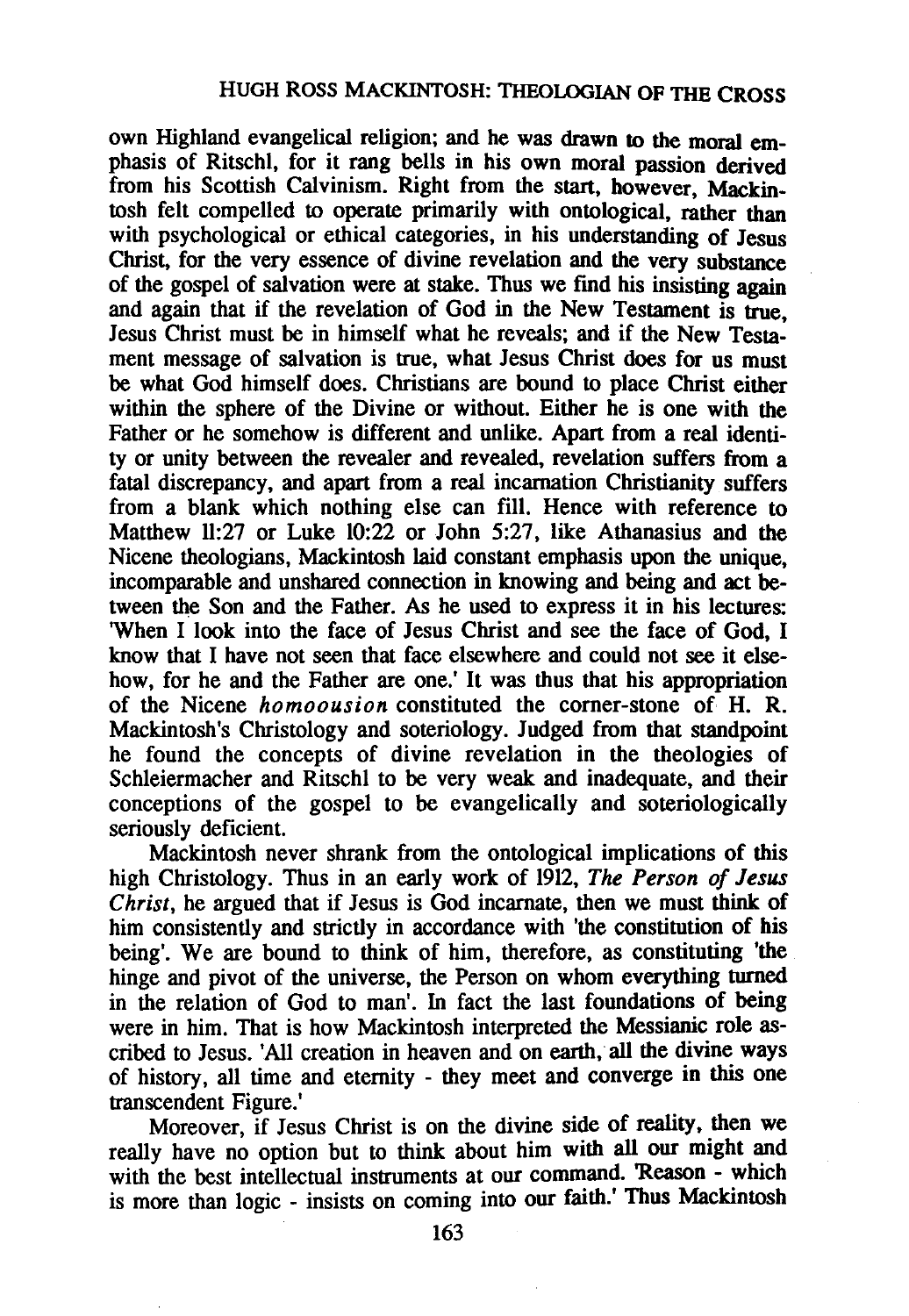would have nothing to do with the Ritschlian conception of faith as an attitude of mind entirely independent of reason. On the contrary, we are obliged before God to use our reason in thinking out to the end the absolute and final issues constituted by Jesus. 'If we regard him as Saviour, we must see him at the centre of all things. We must behold him as the pivotal and cardinal reality, round which all life and history have moved.' That is a place, Mackintosh went on to argue, out of which his Person simply cannot be kept.

We dare not permanently live in two mental worlds, dividing the mind hopelessly against itself. We cannot indulge one day the believing view of things, for which Christ is all and in all, and the next a view of philosophy or science for which he is little or nothing or in any case ranks as quite subordinate and negligible. After all we have but one mind, which is at work both in our religion and our science; and if Christ is veritably supreme *for faith,*  he is of necessity supreme altogether and everywhere. It becomes increasingly impossible to revert to a scientific or philosophical attitude in which the insight into his central greatness which we attain in moments of religious vision is resolutely and relentlessly suppressed. At every point we must be true to experience, and the deepest experience we have is our experience as believing men. Hence, if the thought of Christ we have reached is valid, it must be carried consistently up to the top and summit of being, as something which is true with a truth that will stand the closest scrutiny and verification of sympathetic minds.

It was precisely on these Christological grounds, and because of the unity of redemption and creation and of faith and reason which they implied, that Mackintosh strenuously rejected the rigid dualism that had been injected into Western thought through the rationalism and determinism of Enlightenment science and philosophy. Thus he constantly objected to the tendency in modern thought, found even in Christian forms, to cut the universe in two halves, one physical and the other spiritual; and thereafter to argue that a mechanically constituted system of laws rules in the first half, but not in the second. Here the notion of a closed mechanistic universe had been allowed to interpose itself between man and God with a deistic and secularising effect. It shut off the world of matter from God, and caged human beings within the prison of inexorable 'laws of nature', thus suffocating thoughts of prayer and miracle and the free interaction of God and mankind.

For Mackintosh such a closed deterministic conception of the universe conflicted sharply with the nature of God the Father revealed in the incarnation of his Son, and our understanding of the omnipotence,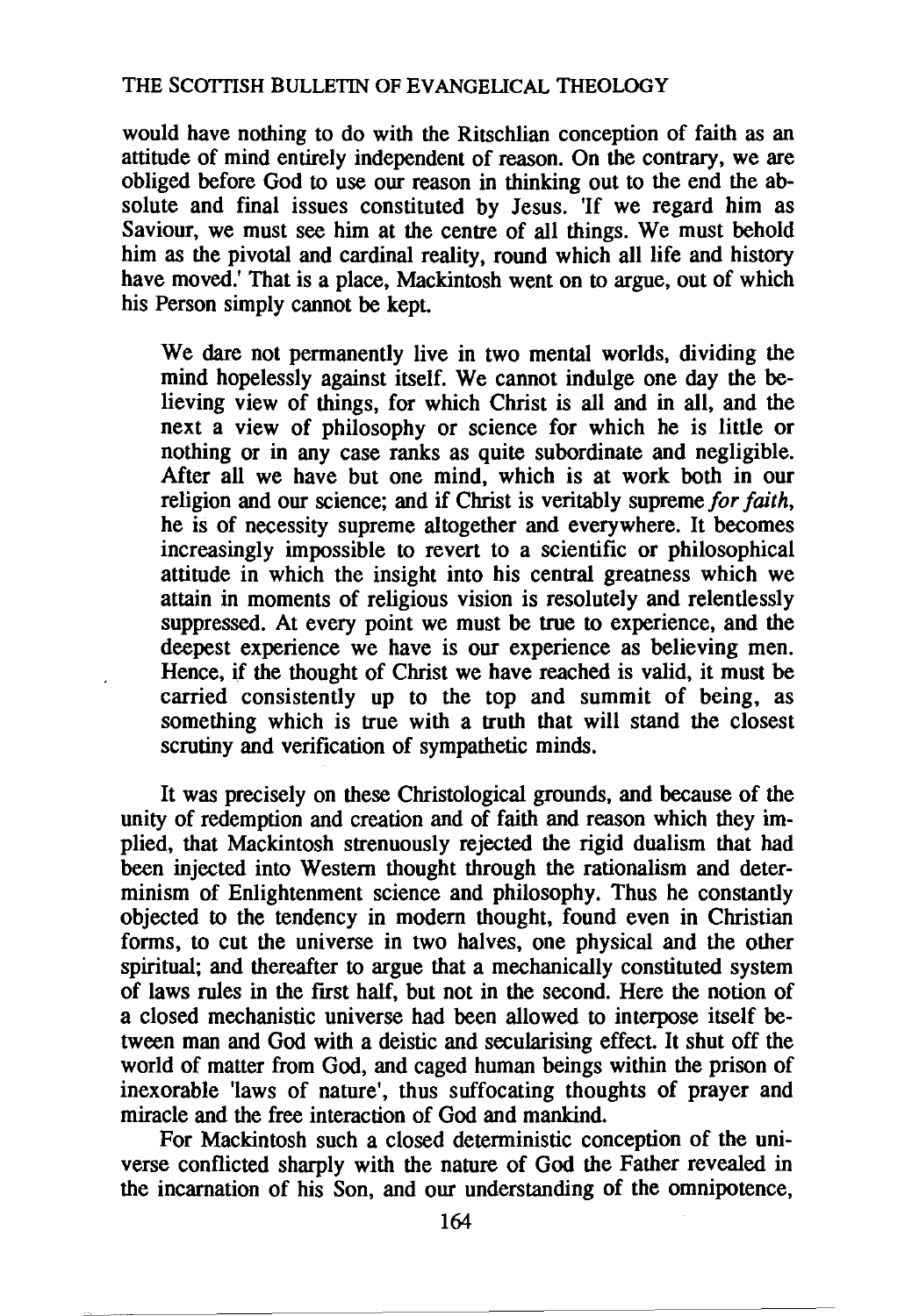providential ubiquity, accessibility, and freedom of God to protect and save his children. Thus, along with his colleague Professor Daniel Lamont, who in earlier life had been an assistant to Lord Kelvin, Mackin- . tosh welcomed the concept of a time-dependent universe, advocated scientifically by Einstein and philosophically by Bergson, which through its inherent properties was open to the future and not closed. Yet it was not on scientific or philosophical grounds that Mackintosh himself took his stand, so much as on the irrefragable conviction that a mechanistic explanation of the universe conflicted sharply with the essential nature of God the Creator and Redeemer revealed in the life, death and resurrection of Jesus Christ. But it did mean for Mackintosh that an obligation is laid upon the believer to think out to the very end the bearing of the Father's immeasurable love upon the whole universe of visible and invisible reality, in which it would be quite inadmissible to hold theological, scientific and philosophical conceptualities completely apart from each other.

Now if faith places Christ on the divine side of reality, as perfectly of one being with God, how are we to understand the incarnation and the cross? It was in connection with that question that kenotic theory had been brought into prominence in attempts to harmonise the deity of Christ with his life and work within the limitations of human existence and suffering in space and time. Mackintosh, however, while giving the kenotic conception sympathetic consideration, would have nothing to do with any metaphysical speculation about an emptying of divine attributes in the incarnation, for God could not be thought of as emptying anything out of his own essential being as God. *Kenosis* was rather to be understood as the self-emptying of God himself into our frail contingent existence but our estranged condition under the condemnation of his eternal truth and righteousness. That is to say, *kenosis* has to be understood as the utterly astonishing and incomprehensible act of God's self-humiliation and self-abnegating love in which he freely made himself one with us in our actual existence in order to share the shame of our sin and guilt and through atoning sacrifice to effect our salvation. For Mackintosh, then, the concept of *kenosis,* religiously and soteriologically understood, was not to be taken as an explanation of 'how' the incarnation took place, but as the almighty act of God in surrendering himself to humiliation and death in order to forgive our sins - it was a revelation of the inexhaustible power of God's love. It was in fact another way of expressing the grace of the Lord Jesus Christ who for our sakes became poor that we through his poverty might become rich. Jesus Christ is God with us, Immanuel, who coming out of the very being and bosom of God, and coming at such infinite cost, constitutes in himself the message that 'God loves us better than he loves himself'!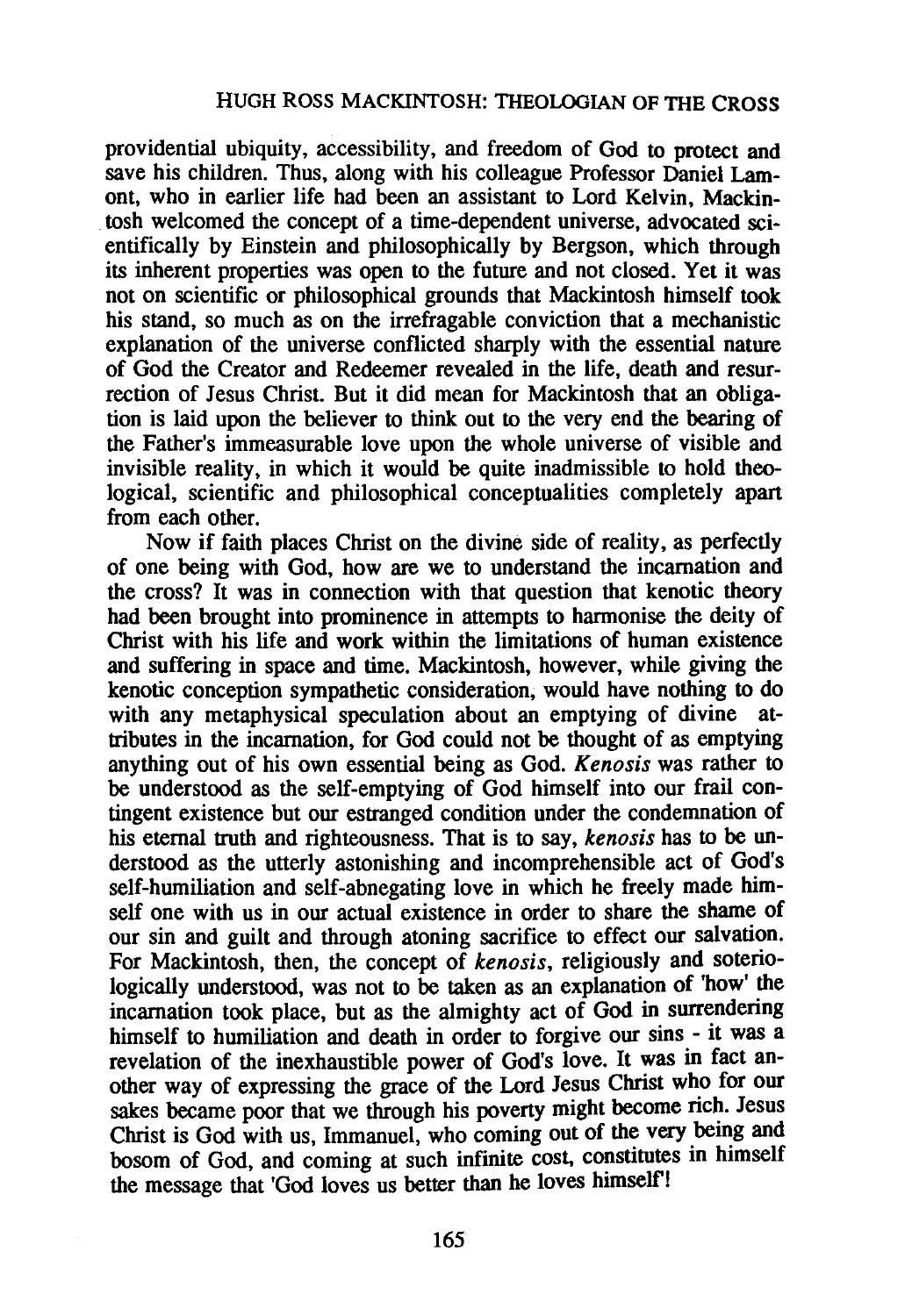Mackintosh could never refer to the cross of Christ without an instinctive feeling of awe and wonder at the forgiveness of sins effected in it by the incredible act of God's atoning self-sacrifice. He had no hesitation in speaking of the death of Christ as the central fact in the whole history of God's relations with the world, for in it God interposed *himself* in the utterly impossible predicament of his alienated children in order to break the power of sin and guilt and redeem mankind from its tyranny. The forgiveness of sins was for Mackintosh the greatest of all miracles, the wonder of wonders. It was the supreme instance of God's omnipotent Love. What he found so breath-taking in the forgiveness of sins was the conjunction of the infinite holiness and the infinite love of God manifested in it. Divine forgiveness carries in its heart the complete exposure, rejection and condemnation of sin through the self-maintaining reaction of God's very nature as God, and yet it is the utterly inexplicable act in which God in his unfathomable love has taken that fearful judgement of our sin upon himself and paid the price of our redemption. In the forgiveness of sins enacted in the crucifixion of Jesus the holiness and nearness of God, the judgement and love of God, are inextricably woven together. 'The passion of God is there.' Hence it is made clear that 'none can pardon sin, ultimately, save he who expiates it, and through whose experience of pain the costly gift is mediated. Thus the Cross which detects the sin reveals also the unspeakable love of God.'

It was characteristic of Mackintosh's personal appreciation of the staggering truth of divine forgiveness, not just as a gracious declaration of pardon, but as a mighty act of God, that he should have entitled his book about it *The Christian Experience of Forgiveness.* The Gospels tell us that even before his death and resurrection it was the supreme prerogative of Jesus to impart forgiveness, to put it right into the heart of men and women in such a way that it became 'an experimental truth' in their lives. Thus Mackintosh could say of Christ: 'He saved men by his filial life even before he saved them by the self-sacrifice of his death.' How much more with the fulfilment of his redemptive mission! The incarnate presence and activity of God himself in the life, death and resurrection of Jesus, is not just the greatest fact of all history but remains throughout all history as the supreme empirical event confronting and challenging human beings through the gospel. Jesus Christ risen from the dead, with the virtue of his atoning death in him for ever, and therefore embodying the forgiveness of sins, continually steps out of the pages of history, a tremendous and exacting reality, creatively evoking from human beings an evangelical experience of forgiveness that answers to the very experience of God himself in mediating it through the sacrifice of Calvary. It was thus that Mackintosh could speak so vividly of the 'experienced', 'felt' or 'tangible' reality of Christ as Lord and Saviour, and could not but interpret everything in the New Testa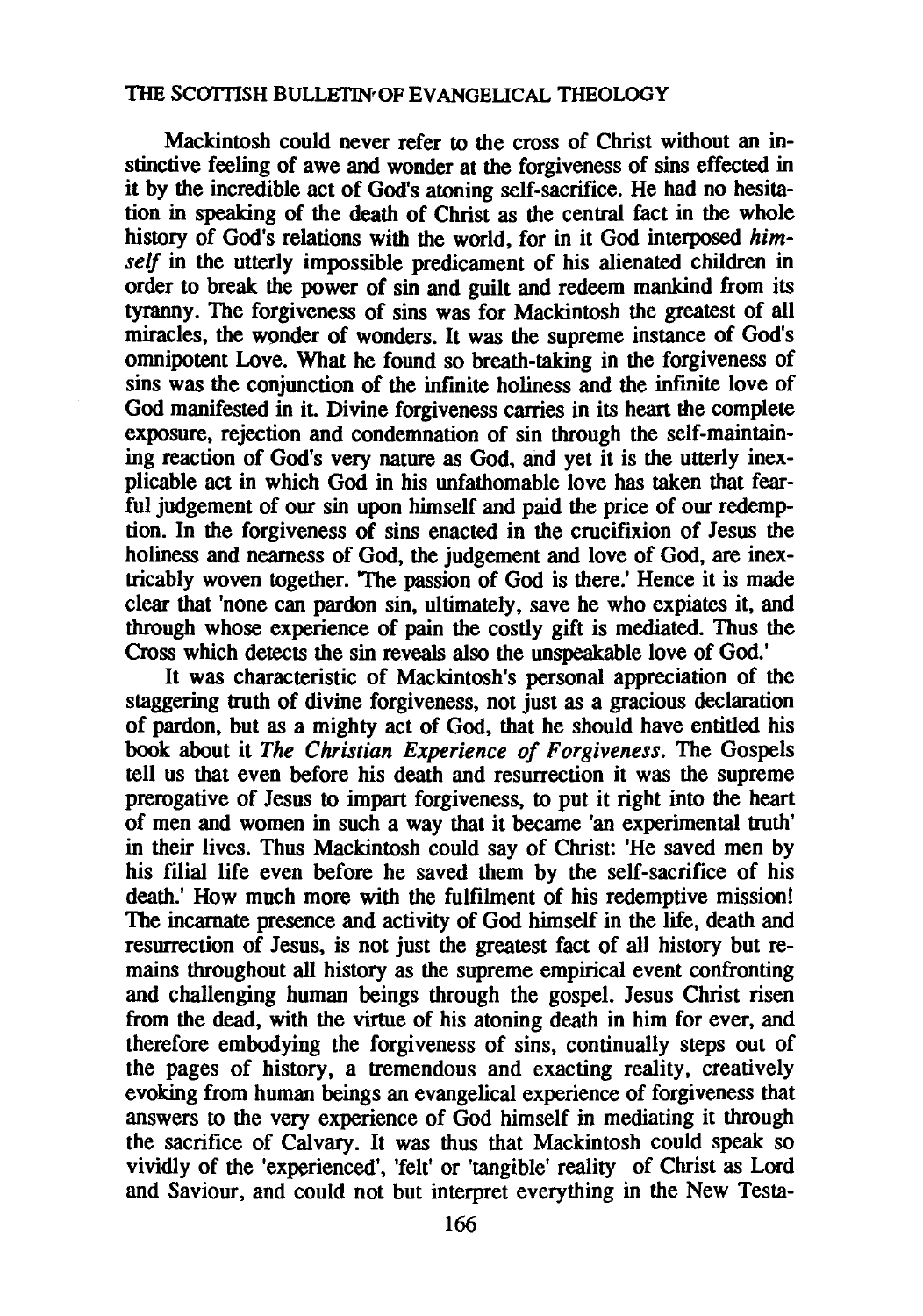ment gospel in accordance with the commanding impact of that reality upon his mind and heart.

The Christian experience of forgiveness, however, is not simply the experience of an external relation to the cross to be interpreted in moral terms. In line with his rejection of Ritschlian moral categories for ontological categories in his understanding of the Person of Christ, Mackintosh held, with Calvin, that we partake of all his saving benefits only as we are united to him. Thus, in contrast to his colleague James Denney in Glasgow who interpreted St Paul's doctrine of union with Christ only in moral or judicial terms, Mackintosh operated with a conception of a spiritual and personal union with Christ that goes far beyond anything that human beings can experience with one another, for it involves a relation of mutual indwelling and spiritual coalescence between Christ and his people. Mackintosh was undoubtedly influenced here by his old teacher, Wilhelm -Herrmann, whose book *Communion*  with God he urged all his students to study closely. Herrmann taught that the Christian lives through sharing in 'the inner life of Jesus' in which he finds his own life becoming spiritually subdued in conformity to the historic life of Jesus. However, Mackintosh differed radically from Herrmann in the latter's exclusion of the resurrection from 'the historic Jesus', which meant that Herrmann's notion of union with Christ could be interpreted finally as little more than a sharing in the spiritual convictions of Jesus. For Mackintosh, on the other hand, the resurrection must be included in the entire empirical fact of Christ, so that to share in the inner life of Jesus means to be united to him in the wholeness of his incarnate reality as the crucified and risen Son of God. This must include, in some real measure, an intimate assimilation into that inner life through sharing in the power of Christ's resurrection, and with constant reference to his self-consciousness as reflected in the Gospels and the impression it made upon the first Christians.

Mackintosh's soteriological restatement of the *unio mystica* as an empirical truth derived not a little support from the teaching of John McLeod Campbell, with whom also he shared an approach to the understanding of Christ and the atonement in terms of the *inner* relations between the incarnate Son and the Father, and therefore of the direct action of God upon sinful humanity. Although he was somewhat critical of McLeod Campbell's notion of 'vicarious penitence', Mackintosh agreed with him in refusing to separate the incarnation from the atonement, and thus in declining to offer a doctrine of atonement in terms of a merely *external* moral or judicial transaction between God and smners, as though Christ's righteousness and our guilt were both externally transferable. Far from rejecting the forensic element in the atoning and propitiatory work of Christ, however, he interpreted it as falling within the inner being of Jesus in terms of his active as well as his pas-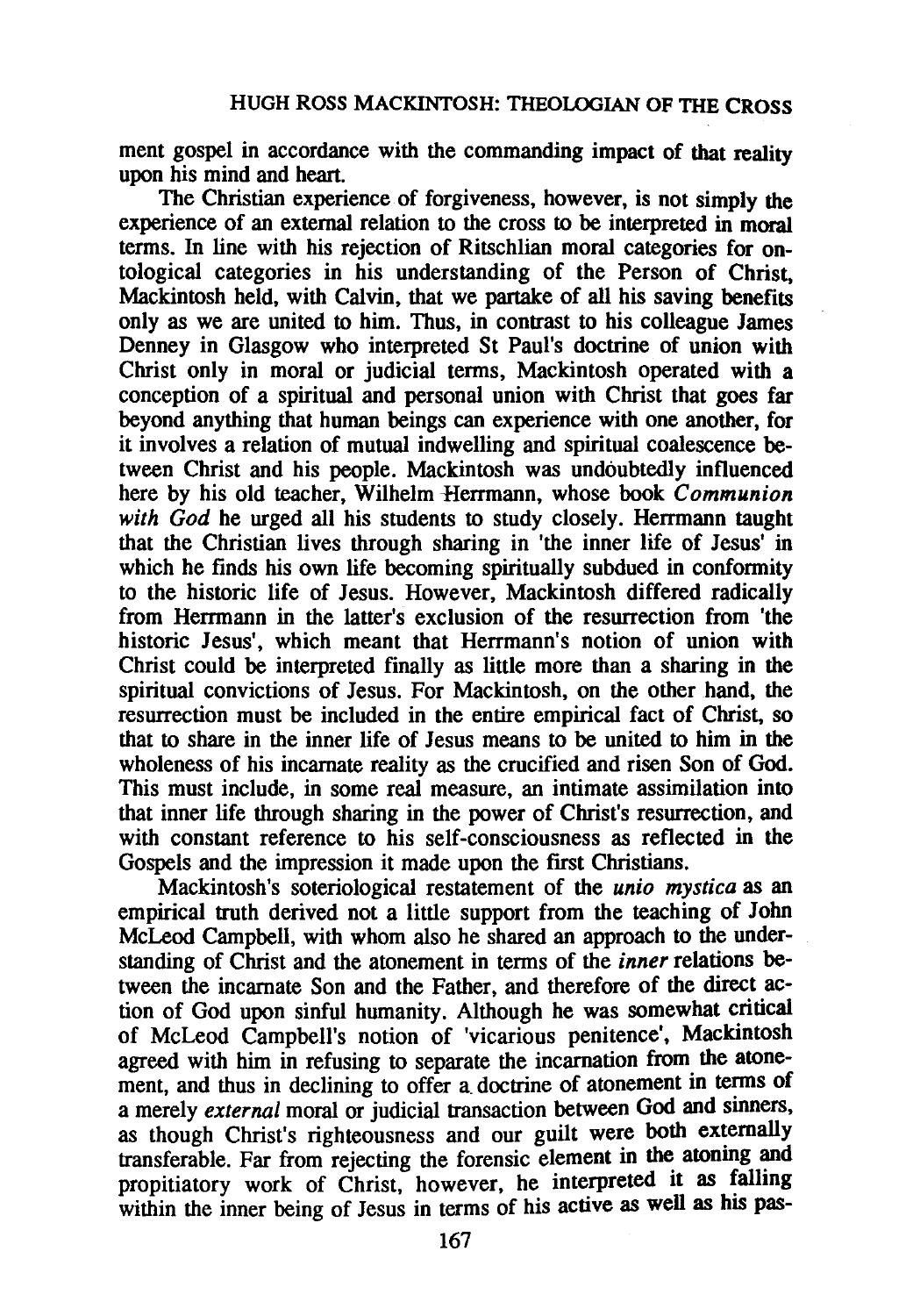sive obedience under the judgement of divine holiness and love. The rendering of atonement is to be understood, then, in terms of the inward experience of the incarnate Son in a profound union with sinners in the actualities of their alienated existence and fearful perdition - 'My God, my God why hast thou forsaken me?' - whereby he took completely upon himself shame and responsibility for their sin and guilt in acceptance of the righteous judgement of the Father, but all in unbroken union with the Father and in perfect identity in will and mind with his condemnation of sin. Thus in his atoning life and death Jesus Christ realised directly in his own profound experience as the obedient Son the unspeakable pain and infinitely costly experience of the Father in the mediation and actualisation of forgiveness. The ultimate stress in Mackintosh's doctrine of atonement was definitely upon the immediate act of God in the vicarious passion of Christ, and thus upon the inseparable and inherent relation between the judgement and love of God. Of absolutely essential and crucial significance, therefore, was the link between the atonement and the divinity of Christ, apart from which the cross of Christ could not be understood as the final revelation of divine love or as the ultimate disclosure given to mankind of the inner nature of God the Father Almighty, who not only made all things visible and invisible but whose providence unceasingly overrules and directs the whole course of events in the universe.

In his doctrine of atonement Mackintosh was also clearly influenced by the ontological understanding of it offered by the great Greek Fathers, evident in their soteriological principle that 'the unassumed is the unhealed', to which he frequently referred. That is to say, the incarnation itself, and indeed the whole incarnate life of the Son of God, as Calvin also taught, must be regarded as a redemptive and saving event reaching its great climax in the crucifixion and resurrection, in which God in Jesus Christ penetrated into the dark depths of our fallen and enslaved humanity in order to break the hold of sin and guilt entrenched within us by atoning expiation, and to redeem us by the power of his endless life in his resurrection from the grave. The fruit of that atoning emancipation is the forgiveness of sins, but precisely because of the oneness of the incarnation and the atonement, and of the person and the work of Christ, divine forgiveness is for ever embodied in the Person of the crucified and risen Jesus and becomes empirically ours in a profound union with him effected in us through faith by the indwelling Spirit of God.

At an earlier point reference was made to the awesome fact, constantly pointed out by Mackintosh, that in the very heart of the divine act of forgiveness there is a profound conjunction of the utter holiness and the infinite love of God. The unconditional self-giving of God in love to the sinner in the sacrificial death of Jesus carried intrinsically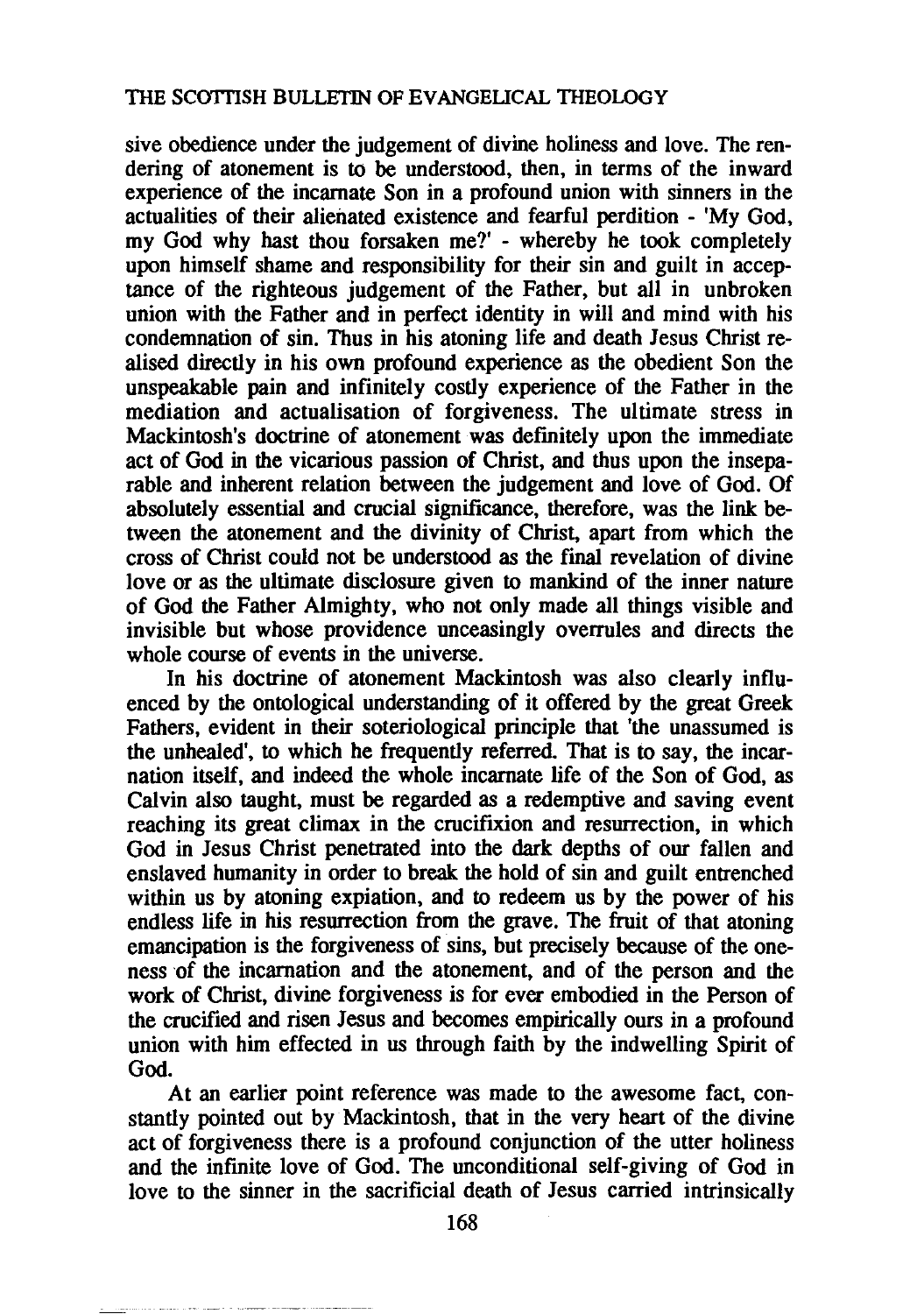with it the absolute rejection by that love of the inconceivable wickedness for which Jesus came to make atoning expiation on the cross. It is there in the cross that the gravity of sin is revealed. Thus it may be said on the one hand that God's inexorable opposition to sin is exhibited as much in forgiveness as in judgement, and on the other hand that God's holiness has a redemptive as well as a condemnatory aspect, and indeed that his judgement is finally a manifestation and instrument of his grace. 'Grace means that in his loving self-bestowal his severity is absorbed, yet does not disappear. It is a stringent love, and by being less stringent God would become not more loving but less Divine.' It was in this light that Mackintosh taught us to think of the wrath of God as the obverse of the moral passion of his love when he stooped down to suffer in behalf of men and bring them forgiveness at unspeakable cost to himself; and it was always on this ground that he exposed the moral superficiality and soteriological deficiency of any attempt to eliminate the notion of wrath from the doctrine of God. 'In sober truth, it is only the man who knows what grace is that can tell what wrath and judgement are.' He used to tell us that he never forgot that day in Marburg when he heard Herrmann say that Ritschl's attempt to expel the conception of God's wrath against sin from theology was itself a great sin against the Christian mind. I imagine also that it was for this reason that the very first essay he asked us to write for him was one on the wrath of God.

Let me now refer back again to those lectures which Professor Mackintosh gave us in the Spring of 1936, in which his thought was so clearly engaged in a process of transition. What was actually going on in his mind? I think I began to understand at least a little of what was involved when in the following year I read and reread his last book *Types of Modern Theology,* which was, so to speak, his last will and testament to us. In it we were given in an expanded form his Croall lectures which he had first delivered in 1933, but which he had been revising each year as he read them again to his senior class. They were prepared for publication by his close friend Professor A. B. Macaulay, who tells us that all but the last thirteen pages had been given their final revision by Mackintosh before his death on June 8, 1936. Macaulay, who had recently retired from Trinity College in Glasgow, had been lecturing in New College in place of Professor Daniel Lamont during the latter's absence on Moderatorial duties in the Kirk.When Mackintosh died, Macaulay, who was not so sympathetic to Barth as Mackintosh, took over his classes until Professor G. T. Thomson joined us from Aberdeen.

Types of Modern Theology is a profound and brilliant work revealing a remarkable mastery of the history of modern thought. In it Mackintosh offered a penetrating analysis of the dommant theologies of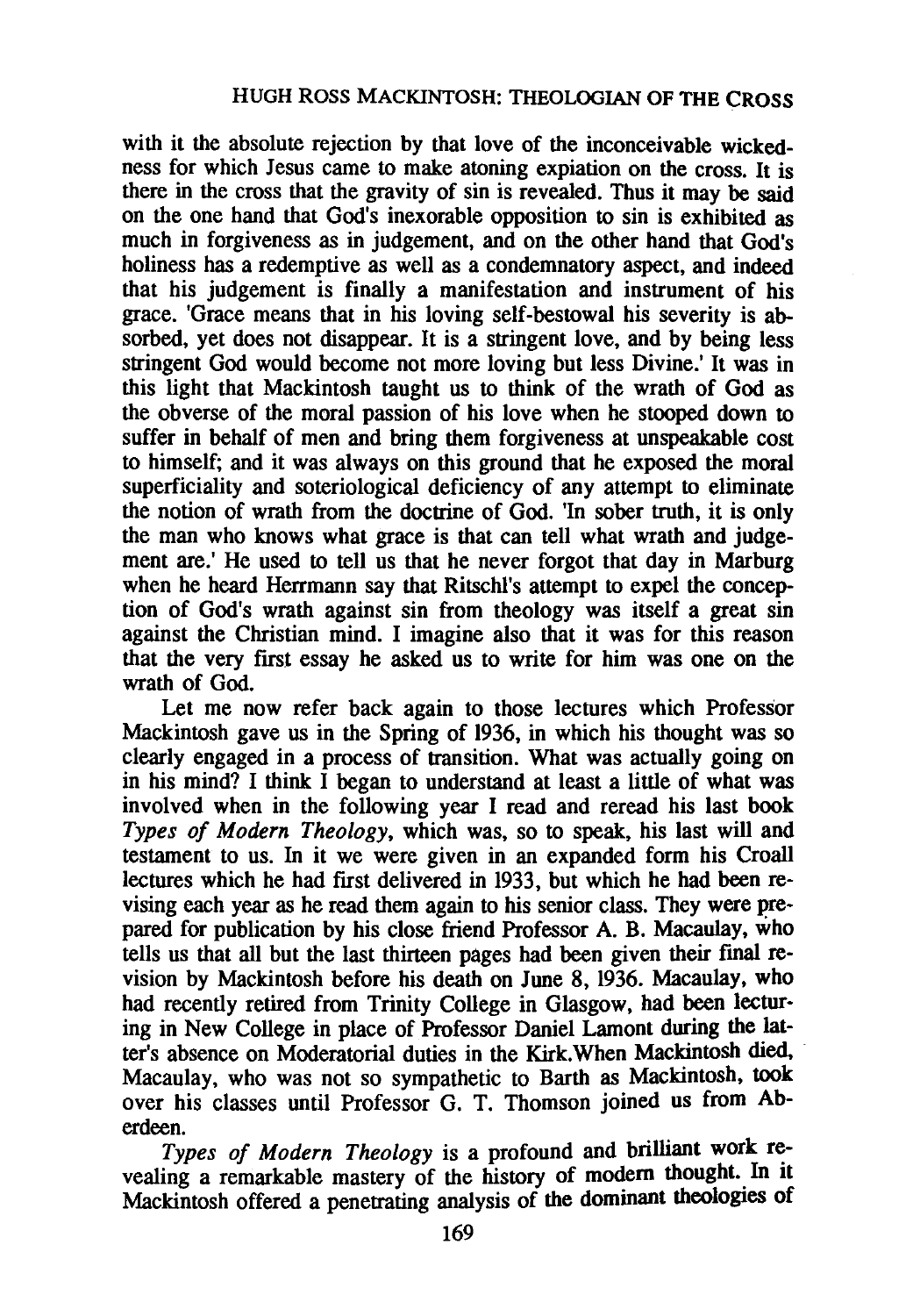the nineteenth and twentieth centuries associated with Schleiermacher, Hegel, Ritschl, Troeltsch, Kierkegaard and Barth. Again and again he found the gospel itself to have been precariously in balance as people of admittedly great intellectual stature sought to interpret it within prevailing cultural patterns of thought alien to it and the biblical thought-forms in which it has been mediated to us. Along with his shrewd epistemological questions, he put to them the searching questions with which he was wont to test every theology: How far is it rooted in God's self-revelation in Jesus Christ? Can it be preached to sinful people in need of forgiveness? How effective will it be in the mission field? 'The message that does not evangelise, the Christianity that does not convert, abroad or at home, cannot be true.'

Mackintosh did not evade the great philosophical or critical issues with which these continental theologies had wrestled in seeking to commend Christianity to modem culture, for he handled them with a generous sympathy and respect, but he was as relentless as he was rigorous in assessing the justice they did to the absoluteness of the divine initiative in revelation and the uniqueness of God's identification with mankind in the incarnation. The judgements he passed upon their evangelical and soteriological inadequacy were judgements, he felt, which could not but be passed by a mind that has submitted trustfully to divine revelation in Jesus Christ. Soren Kierkegaard and especially Karl Barth, to whom Mackintosh devoted a third of the book, clearly measured up best to his theological scrutiny. His trenchant handling of their thought was not without sharp criticism - this was particularly the case with Kierkegaard, though not always, I think, with sufficient understanding of his real intention - but his warm appreciation of the fundamental change in theological outlook to which they contributed so powerfully showed the direction in which Mackintosh's own thought was moving.

It was, I believe, in the course of revising *Types of Modern Theology* and particularly in coming to terms with Karl Barth's theology of the Word of God, that Mackintosh was forced to think through his own theological convictions in a more radical way than ever before. Thus he allowed his own judgements on nineteenth-century theology, especially on Schleiermacher and Ritschl, to reflect back upon himself, and at the same time he asked how far his own theological position stood up to the challenge of Karl Barth in his criticism, exaggerated though it sometimes appeared to be, of the whole development of Protestant thought since the Reformation in allowing the preaching and teaching of the gospel to be compromised by humanism and secularism. Mackintosh's own commitment to a thoroughly biblical, evangelical and Christocentric stance in preaching and teaching alike made him appreciative of but also sensitive to Barth's penetrating exposure of the hidden and subtle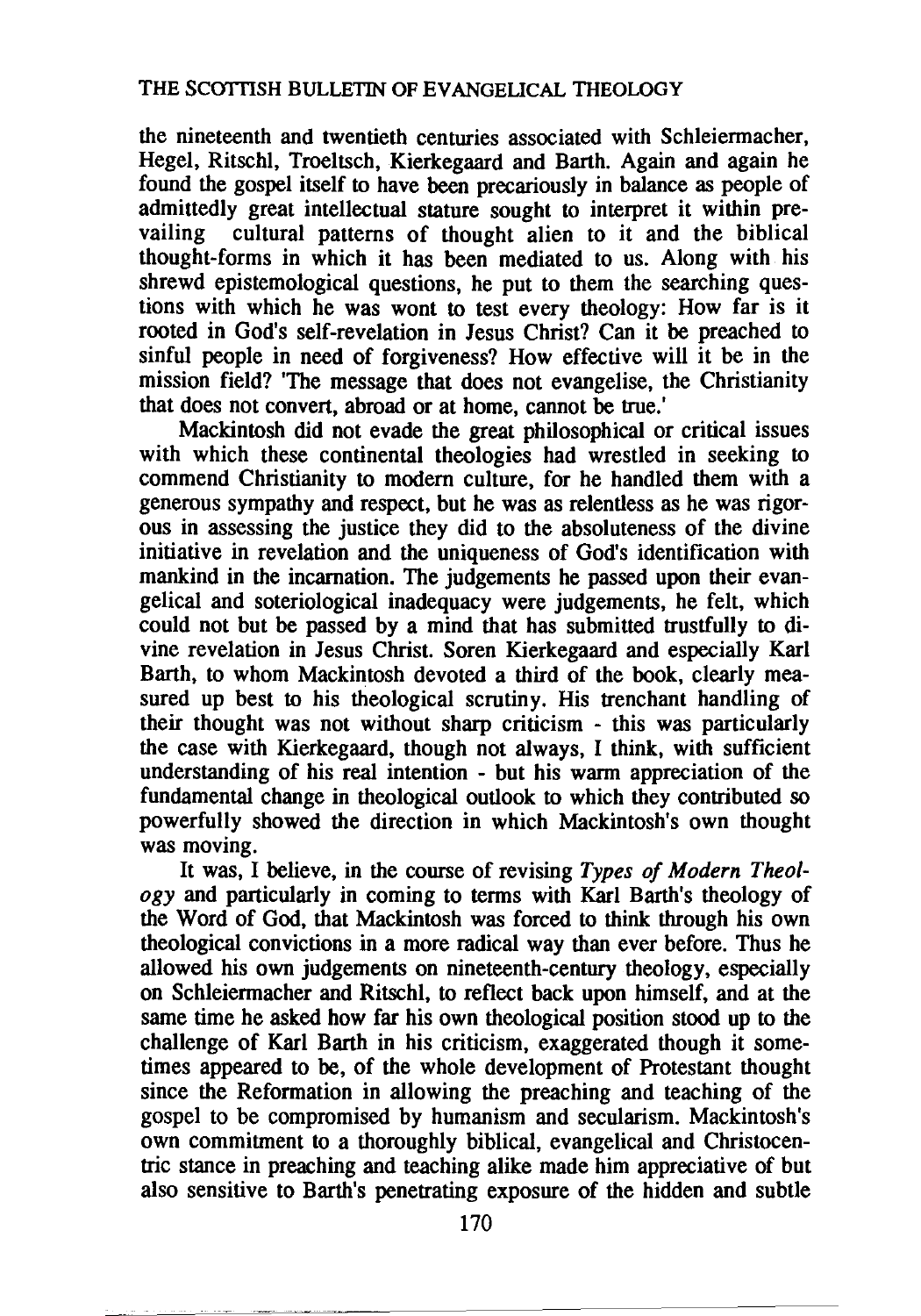ways in which even a Christocentric approach can be betrayed from below.

Three aspects of Mackintosh's own thought, as I think he came to realise, were open, at least in some measure, to Barth's critique. Let me hasten to add, however, that they were all aspects in which Mackintosh had clearly anticipated Barth: in his stress upon the divine initiative, his biblical understanding of sin, and his conception of the uniqueness of divine revelation.

According to Mackintosh it is a conspicuous feature of the Christian faith that in his grace God always takes the initiative with us and maintains that initiative in all his relations with us. However, he had been in the habit of linking this to an innate hunger or craving or need of man for God which he held to be 'a true point of contact for the gospel of Jesus Christ - a point of contact not created by man but kept in being by God'. Although he claimed that Christian faith does nothing so silly as to turn these human cravings into an explanation of religion itself, he could nevertheless argue that to some extent we may tell what must in general be the character of the Reality that will adequately evoke and satisfy those cravings or needs. It was precisely to such a line of thought (the deadly *analog'ia entis!)* that Barth traced the subtle naturalism that had steadily corrupted and compromised the gospel in Germany - a point which Mackintosh must have taken to heart, if only through his own analysis of the religious notions of Hegel and Troeltsch, making him develop even further his own emphasis on the originality and absoluteness of Christianity and the danger of allowing our understanding of revelation and grace to be trapped in 'nature'.

Nowhere had Professor Mackintosh been more critical of himself than in respect of his lecture summaries on sin, to which I alluded earlier. As I look back upon these, what strikes me is that they were written with too much attention to the philosophical and moral and even evolutionary accounts of evil that come to prevail in Protestant theology since Kant. As such they did not match up to Mackintosh's profound understanding of the infinite moral passion of God in the atonement or to his account of the utter exposure and judgement of sin in the cross of Christ and its enactment of forgiveness. But that was, as far as I recall, the way in which Mackintosh lectured on the nature of sin in spite of what he had written beforehand. I can still hear him say, 'At Holy Communion I feel ashamed for my whole being, for my *good*  as well as for my evil.' Kierkegaard's sharp distinction in *Fear and Trembling* and in *Training in Christianity* between an ethical and a religious (that is a distinctively Christian) view of sin had clearly struck home to Mackintosh and chimed in completely with his dominant soteriological perspective. Moreover, from Barth he learned to think again of the profound antagonism of sin that is deeply ingrained in the human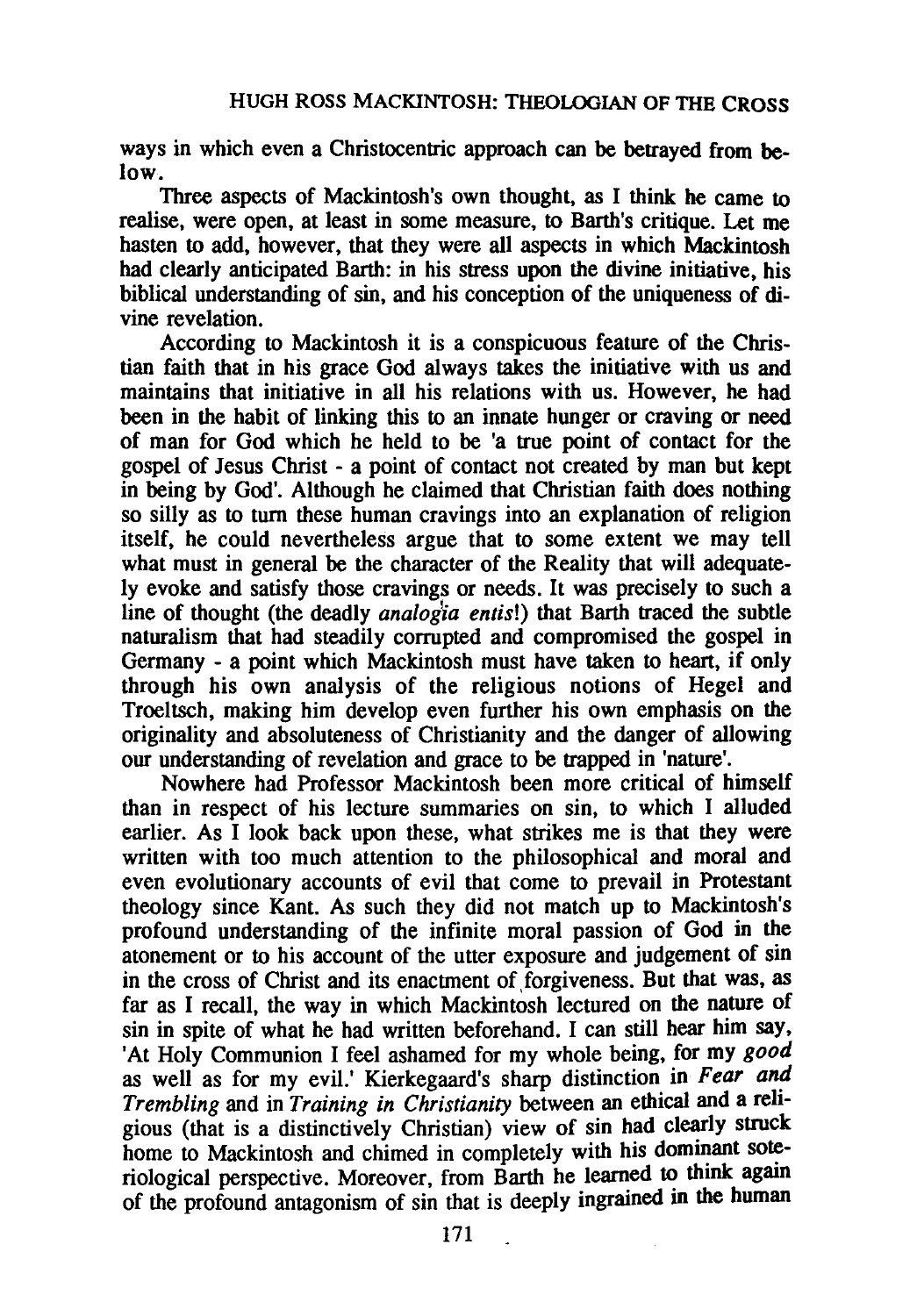reason and which constantly assumed deceptive 'moral' and 'religious' forms. It was doubtless the radical nature of Barth's doctrine of justification that influenced Mackintosh here and threw him back more squarely onto his own understanding of the judgement of the unconditional grace of God upon the whole being of man.

In his analyses of modem thought Mackintosh charged it again and again with a weak sense of revelation, which he traced back to a dualist outlook deriving from Enlightenment rationalism in which God was shut off from all direct action in the empirical world. He used to point to a very different view of God held by D. S. Cairns of Aberdeen, who thought of the kingdom of God as providentially and triumphantly intervening even in the realm of nature which mechanistic science claimed as its own exclusive reserve. An 'unerring' criterion Mackintosh used to apply in this connection was the view a theologian had of 'petitionary prayer', but he also sought to determine how he reacted to the 'incomparable majesty of the Bible'. Thus he would ask whether a theologian's method was to proceed by introspection or self-understanding rather than by listening to the voice of God speaking in his Word. It is understandable, therefore, that Mackintosh was instinctively drawn to the supreme truth upon which all Barth's theology turned, that God himself is the content of his revelation, and therefore that the incarnational revelation of God as Father, Son and Holy Spirit must be regarded as grounded in eternal ontological relations in the Godhead. *Ab initio*  God is revealed as Father, Son and Holy Spirit. This meant that what God is toward us in his Word he is inherently and eternally in himself, and thus that in the Word of God it is none other than God himself that he communicates to us. Not only is it the case that the eternal Word is the *prius* of revelation; in actual fact the Word of God is Jesus Christ, and it is he, the incarnate Word, who is mediated to us through the witness of the Holy Scriptures. The effect upon Mackintosh of this Trinitarian doctrine of the Word of God was to impart new ontological and objective depth and greater concreteness to his conception of divine revelation through the Bible, which is already evident not only in his concluding chapter on Karl Barth but throughout all his discussion in *Types of Modern Theology.* 

There is one further point which I must mention in my recollection of H. R. Mackintosh, the profound interrelation he cultivated between preaching and teaching the gospel. This was particularly evident in his quite unforgettable 'sermon class' in which, through unsparing yet sympathetic criticism of the sermons we prepared, he instructed us how to let them arise out of a thorough exegesis of the Scripture and to work out for ourselves how we might best speak the Word of the gospel directly to the human heart. I think here particularly of the simple and direct messages he composed so effectively for distribution as evangeli-